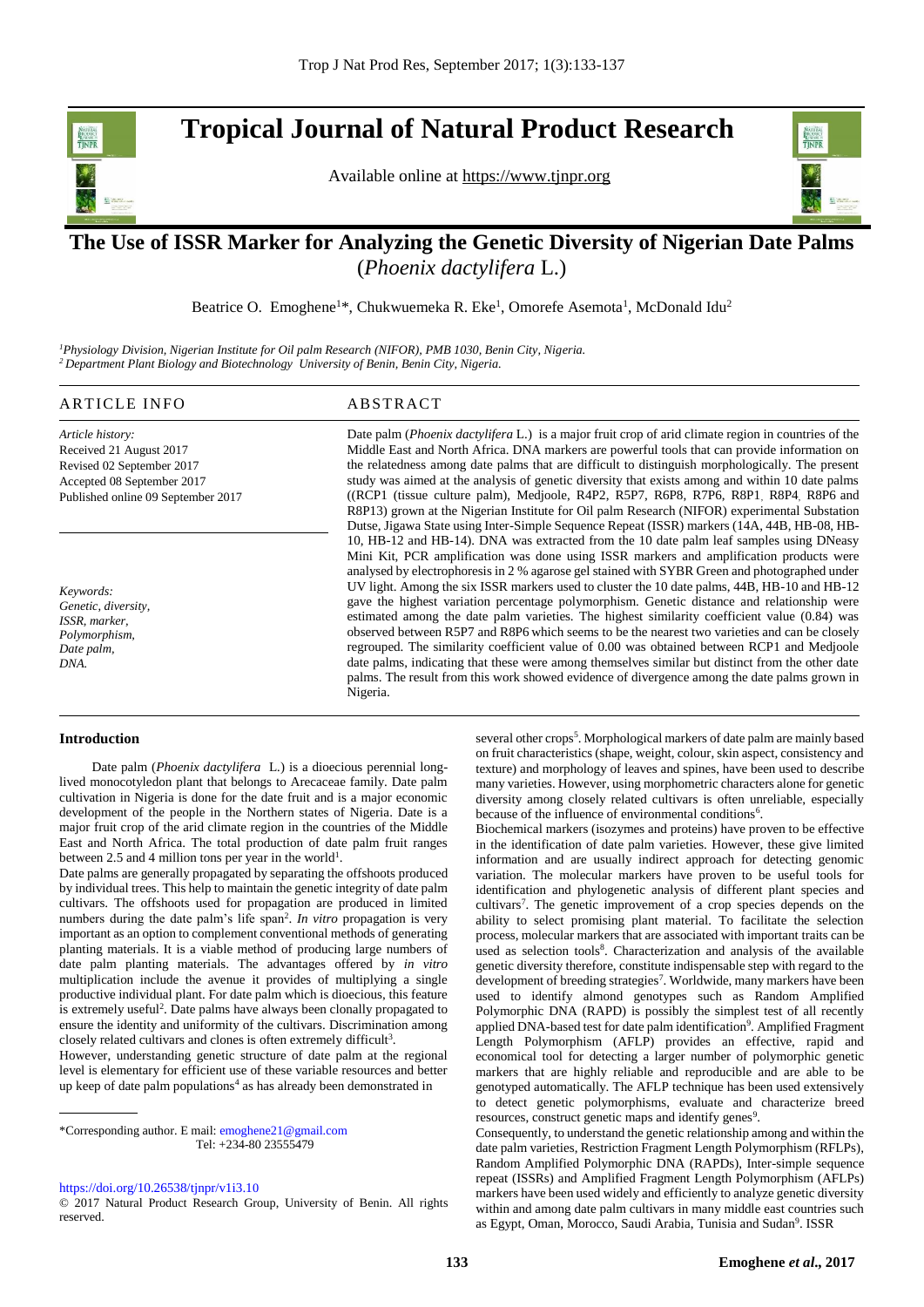markers are very simple, rapid, inexpensive and are highly reproducible because of their primer length and to the high stringency achieved by the annealing temperature. ISSR is believed to be one of the most efficient techniques that always reveal high polymorphism and determine genetic diversity in date palm. ISSR markers have been used in discriminating date palm cultivars and have been introduced as a useful tool in several DNA marker studies<sup>10, 11, 12, 13, 14, 15</sup>.

ISSR was employed by Zahedi *et al*. <sup>16</sup> and Karim *et al*. <sup>14</sup> to investigate the phylogenetic relationship among a set of Tunisian date palm cultivars and reported ISSR as an informative markers. Similarly, ISSR technique was proven efficient for determining molecular phylogeny of date palm cultivars grown in Saudi Arabia and Egypt<sup>17</sup>. The aim of this study therefore, was to use ISSR markers to determine genetic diversity among date palms grown in Nigerian Institute for Oil Palm Research Experimental Substation Dutse, Jigawa State, Nigeria.

# **Materials and Methods**

#### *Plant Material*

Fresh leaves from ten randomly selected date palms (male and female) (RCP1 (tissue culture palm), Medjoole, R4P2, R5P7, R6P8, R7P6, R8P1, R8P4, R8P6 and R8P13), raised at the NIFOR date palm experimental substation Dutse Jigawa state Nigeria were used for the study.

#### *DNA extraction*

DNA Isolation was carried out using DNeasy Mini Kit (QIAGEN) according to manufacturer's instruction. An aliquot of 200 mg leaf sample was cut into small pieces and ground using liquid nitrogen to a fine powder, then the powder was transferred to an eppendorf tube. Aliquot of 400  $\mu$ l of buffer API and 4  $\mu$ l of RNase stock solution (100 mg/ml) were added and vortexed vigorously. The mixture was incubated for 10 min at 65 ºC in a water bath and mixed 2-3 times during incubation by inverting the tube. Aliquot of 130  $\mu$ l of buffer AP<sub>2</sub> was added to the lysate, mixed and incubated for 5 min on ice. The lysate was applied to the QIA Shredder Spin column sitting in a 2 ml collection tube and centrifuged for 2 min at maximum speed (10,000 rpm) at 4  $^{\circ}$ C. The supernatant was transferred to a new tube without disturbing the cell-debris pellet of which 450 µl of lysate was transferred to a fresh tube. Then, 0.5 volume of buffer AP<sup>3</sup> and 1 volume of ethanol (96-100%) were added to the cleared lysate and mixed. Then 650 µl of the mixture was transferred through DNeasy Mini spin column setting in a 2 ml eppendorf collection tube. It was then centrifuged for 1 min at 8,000 rpm at 4  $\rm ^oC$  and the flow-through was then discarded. DNeasy column was then placed in a new 2 ml collection tube. Buffer AW (500  $\mu$ l) was added to the DNeasy column and centrifuged for 1 min at 8,000 rpm at 4 °C. Then 500 µl buffer AW was added to DNeasy column and centrifuged for 2 min at maximum speed (10,000 rpm) to dry the column membrane. The DNeasy column was then transferred to a 1.5 ml eppendorf tube and 100 µl of preheated (65 °C) buffer AE was pipetted on it to elute the bound DNA directly out from the DNeasy column membrane. It was then incubated for 5 min at room temperature and centrifuged for 1 min at 8000 rpm to elute the DNA. The DNA was stored at 4 ºC for further use.

#### *ISSR-PCR analysis and electrophoresis*

ISSR-PCR reactions were performed using six primers (Table 1) according to Williams *et al.*<sup>18</sup>. The polymerase chain reaction (PCR) mixture (30 µl) consisted of 2.5 mM dNTPs, 25 mM MgCl, 10 pmol primer, 1U Taq DNA polymerase (Bioron, Germany) and 25 ng genomic DNA. The ISSR program was performed as 1 cycle of 94 ºC for 4 minutes followed by 45 cycles of 94 ºC for 1 minute and 57 ºC for 1 minute and a final extension step of 72 ºC for 10 minutes.

#### *Visualisation of amplification products and data analysis*

Reproducible bands visualized on agarose gels were scored using a binary code in a data matrix (1 and 0) for their present and absent respectively for the six primers. Fragments with same mobility were considered as identical, irrespective of the intensity of the fragment. Data were then computed with SPSS-10 program to produce a genetic distance matrix using Dice similarity coefficients<sup>19</sup>. A dendrogram was generated by cluster analysis using unweighted pair group method of the arithmetic averages (UPGMA).

# **Results and Discussion**

In this work, the use of ISSR markers to determine genetic diversity among date palm grown in the NIFOR Experimental Substation, Dutse, Jigawa

State was studied. The 6 primers used for ISSR analysis produce reproducible and scorable bands (Plates 1a -f). Amplification profiles were scored for the presence of polymorphism among the genotypes of the studied date palms. A total number of 310 ISSR bands were generated (Table 2). The maximum number of fragments was 10 bands, which was produced by HB-14 primer with 40 % polymorphism. The minimum number of fragments was 6 bands produced by primers 44B, HB-08 and HB-12 with 83.3 %, 66.6 % and 83.3 % polymorphism respectively (Table 2). The average was 7 bands per primer. Primers HB-10 generated the highest polymorphism (85.71 %) followed by primers 44B and HB-12 (83.33 %). The lowest polymorphism was generated from primer HB-14  $(40\%$ ).

The level of polymorphism among the studied date palms is important for the reliability of a molecular marker technique. And this is necessary to discriminate the genomic DNA of the 10 date palms studied (Figure 1). ISSR marker is a molecular marker based on inter-tandem repeats of short DNA sequences. These inter repeats are highly polymorphic, even among closely related genotypes, due to the lack of functional constrains in these non-functioning regions. Cluster analysis conducted to generate a dendrogram using ISSR markers (Figure 1) illustrated the relationships among the ten studied date palms. R4P2 and R5P7were separated from the rest of the studied date palms at a distance of 24.5and14.0 with R8P13 and Medjoole at a distance of 19.5 and 12.0 respectively in one sub-group. R5P7 and R6P8 showed that they are closely related at a distance of 10. R8P4 and R7P6 showed genetic similarity separated at a distance of 8.0. RCP1 (tissue culture date palm) and R8P1 also showed genetic similarity separated at a distance of 6.0. Tissue culture palm and Medjoole are closely related and separated at a distance of 2.0 with R8P4 and R8P6 also showed they are closely related and separated at a distance of 1.0 (Figure 1, Table 3). The cluster analysis shows that Tissue Culture palm and Medjoole date palm are the same date palms.

The ISSR profile for the six primers showed an average similarity matrix of 0.00-0.84(Table 3). R8P6 and R5P7 have the highest similarity coefficient value(0.84) which can be regrouped because they are near. Medjoole and Tissue culture date palms have a similarity coefficient value of 0.00 indicating that they are similar but distinct from the other date palms. A high level of similarity was also observed in the other date palms. This present study has helped to design ISSR technology to enlarge the number of molecular markers for genetic analysis of the Nigerian date palms varieties. Our result showed evidence of genetic diversity and interrelationship between the studied date palms. This study could also help to conserve in Nigeria where older date palms are endangered and need to be conserved. ISSR analysis showed a low level of polymorphism among the 10 date palms used for the study. The results obtained demonstrated the efficiency of ISSR markers for genetic variation among date palms grown in the same location in Nigeria. The results also revealed that the overall polymorphism among date palm genotypes identified by ISSR markers suggest that ISSR markers are very effective for assessing the molecular polymorphism of date palms grown in the same location.

Emoghene *et al.*<sup>20</sup> in the study of molecular characterization of some date palms in Nigeria using RAPD markers, reported that RAPD method is an alternative strategy to access phylogenetic relationship between sets of date palm varieties and Karim *et al*. <sup>14</sup> reported the efficacy of ISSR technology in determing genetic diversity. Also Hamza *et al*. <sup>21</sup> reported that molecular studies have proved the efficiency of molecular markers in assessing genetic diversity between date palm genotypes. Similar results were obtained by Ahmed et al<sup>22</sup>.

In the work of Haider *et al*. <sup>23</sup>, they reported close relationships among the cultivars they studied and that genetic polymorphism among them was narrow using RAPD and ISSR markers. The Dice similarity coefficient

**Table 1**: The nucleotide sequences of primers used for ISSR – PCR analysis

|             |                    |                                              | Annealing   |
|-------------|--------------------|----------------------------------------------|-------------|
|             |                    |                                              | Temp.       |
| Marker      | <b>Primer code</b> | Sequence $5'$ --- $3'$                       | $^0$ C/Sec. |
| <b>ISSR</b> | 14A                | 5' CTC TCT CTC TCT CTC TTG 3'                | 57/60       |
|             | 44B                | 5' CTC TCT CTC TCT CTC TAG 3'                | 57/60       |
|             | $HB - 08$          | $5'$ GAG AGA GAG AGA GG $3'$                 | 57/60       |
|             | $HB - 10$          | $5'$ GAG AGA GAG AGA CC $3'$                 | 57/60       |
|             | $HR - 12$          | 5 <sup>'</sup> CAC CAC CAC GC 3 <sup>'</sup> | 57/60       |
|             | $HB - 14$          | 5' GTC GTG GTGs GC 3'                        | 57/60       |
|             |                    |                                              |             |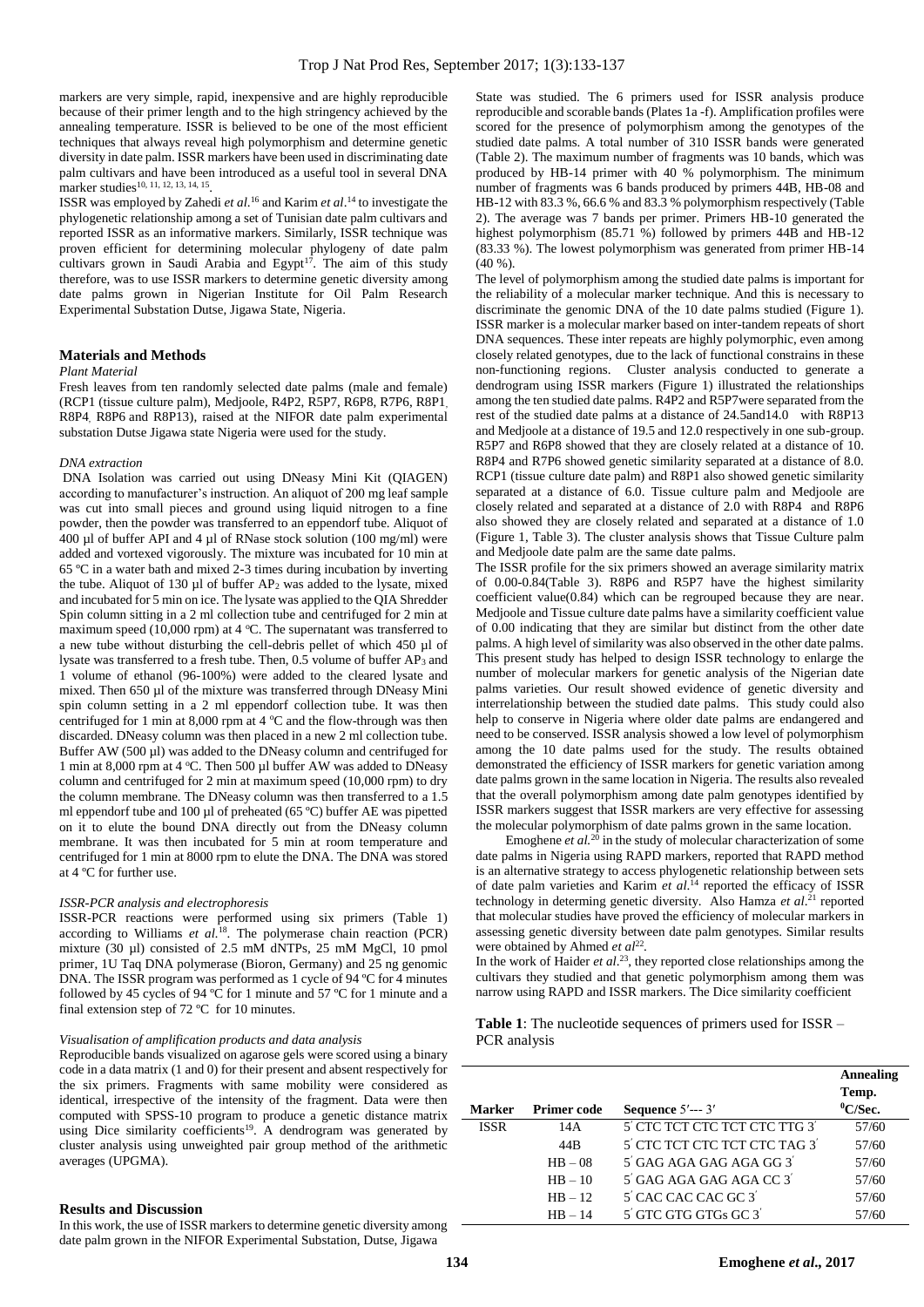# Trop J Nat Prod Res, September 2017; 1(3):133-137

**Table 2**: ISSR– PCR amplification products of DNA extracted from leaves of ten date palm cultivars using six ISSR primers

| <b>Primer</b> | Sequence $5'$ --- $3'$        | <b>Total</b><br>number of<br>bands | Number of<br>monomorph<br>ic bands | Number of<br>polymorphic<br>bands | Polymorphism<br>(%) | <b>Total number of</b><br>band amplified |
|---------------|-------------------------------|------------------------------------|------------------------------------|-----------------------------------|---------------------|------------------------------------------|
| 14A           | 5' CTC TCT CTC TCT CTC TTG 3' |                                    |                                    | 4                                 | 57.14               | 50                                       |
| 44B           | 5' CTC TCT CTC TCT CTC TAG 3' | 6                                  |                                    |                                   | 83.33               | 49                                       |
| $HB - 08$     | 5 GAG AGA GAG AGA GG 3        | 6                                  |                                    | 4                                 | 66.66               | 43                                       |
| $HB - 10$     | 5 GAG AGA GAG AGA CC 3        |                                    |                                    | 6                                 | 85.71               | 53                                       |
| $HB - 12$     | 5' CAC CAC CAC GC 3'          | 6                                  |                                    |                                   | 83.33               | 38                                       |
| $HB - 14$     | 5' GTC GTG GTG GC 3'          | 10                                 | 6                                  | 4                                 | 40.00               | 77                                       |
| Total         |                               | 42                                 | 14                                 | 28                                | 416.17              | 310                                      |
| Mean          |                               |                                    |                                    |                                   | 69.36               |                                          |

**Table 3:** Similarity Index of ISSR analysis

Date palms **1 2 3 4 5 6 7 8 9 10 1 RCP1** 1.00<br>**2**Medjoole 0.04 **2**Medjoole 0.04 1.00<br> **3** R4P2 0.44 0.48 **3 R4P2** 0.44 0.48 1.00<br> **4 R5P7** 0.36 0.36 0.83 **4 R5P7** 0.36 0.36 0.83 1.00<br>**5 R6P8** 0.31 0.28 0.36 0.24 **5** R6P8 0.31 0.28 0.36 0.24 1.00 **6** R7P6 0.09 0.23 0.55 0.31 0.23 1.00 **7** R8P1 0.42 0.21 0.76 0.41 0.33 0.16 1.00 **8** R8P4 0.36 0.34 0.67 0.43 0.23 0.18 0.28 1.00 **9** R8P6 0.31 0.28 0.60 0.84 0.28 0.23 0.21 0.00 1.00 **10** R8P13 0.33 0.38 1.00 0.73 0.75 0.58 0.43 0.45 0.38 1.00



**Plate 1:** ISSR profile of ten date palm cultivars amplified with six different ISSR primers. (a) Primer 14A, (b) Primer 44B, (c) HB-08, (d) HB-10, (e) HB-12, (f) HB-14. M: 100bp ladder marker. Lanes 1 through 10 refer to date palm cultivars: RCP1 (tissue culture palm), Medjoole, R4P2, R5P7, R6P8, R7P6, R8P1, R8P4, R8P6 and R8P13.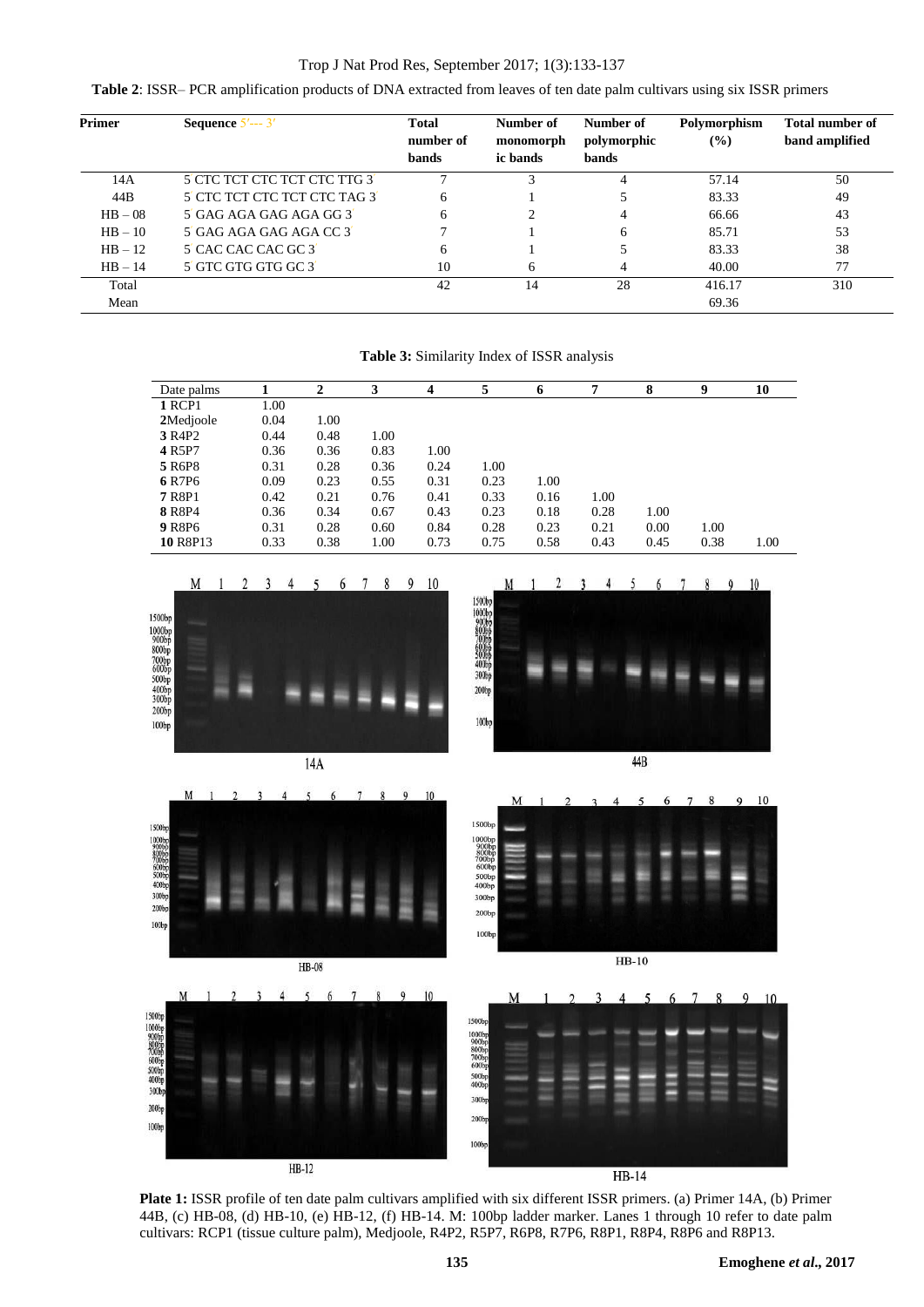

**Figure 1**: Dendrogram of nine Nigerian and one foreign date palm cultivars based on Dice genetic similarity coefficient using ISSR data.

matrix was used to draw a relationship among the date palms. The genetic variation between the studied date palms is as shown in Figure 1. RCP1 (tissue cultured palm) and medjoole were very closely related to each other which suggests that they could be considered same date palms. While R4P2 was in separate far group compared to the rest of the date palms. R7P6, R8P1, R8P4 and R8P6 may be regrouped together (Figure 1). R8P4 and R8P6 date palms have the lowest similarity (0.00) while the highest similarity (0.84) was observed between R5P7 and R8P6. Genetic similarity was observed between RCP1 (tissue cultured palm) and medjoole and R8P4 and R8P6. Also R4P2 and R8P6 have the highest genetic distance among the date palms. The result obtained from the ISSR analysis is in agreement with Sedra *et al*. <sup>24</sup> who reported morphologically that similar varieties are associated with the fruit quality, also stated that cultivars which originated from Algeria and Iraq did not show a far relation from Tunisian ecotypes, suggesting a narrow genetic diversity of date palms. Similarly, the study gave evidence of diversity and interrelatedness among the Nigerian date palms studied.

#### **Conclusion**

The ISSR markers have helped to determine genetic diversity among the studied date palms. It can be concluded that all date palm ecotypes are interrelated in spite of their agronomic divergence.

# **Conflict of interest**

The authors declare no conflict of interest

### **Authors' declaration**

The authors hereby declare that the work presented in this article is original and that any liability for claims relating to the content of this article will be borne by them.

# **Acknowledgments**

The authors are grateful to the Executive Director of the Nigerian Institute for Oil Palm Research, Physiology/Biotechnology Division NIFOR, Central Laboratory of Date Palm Research and Department, Horticulture Research Institute, Agriculture Research Center Cairo Egypt and Department of Plant Biology and Biotechnology, University of Benin for supporting and providing facilities used for this research.

#### **References**

- 1. Asemota O, Eke CR, Emoghene BO, Aisueni NO, Adetunji OA, Gidado RM., Solomon BO. Investigation of somatic embryogenesis for *in vitro* cultures of date palm (*Phoenix dactylifera* L.). Acta Hort. 2010; 882:225 – 231.
- 2. Ahmed TA, Al-Qaradawi AY. Molecular phylogeny of Qatari date palm genotypes using simple sequence repeats markers. Biotechnol*.* 2008; 8(1): 126 – 131.
- 3. Akkak A, Scariota V, TorelloMarinoni D, Boccacci P, Beltramo C, Botta R. Development and evaluation of microsatellite markers in *Phoenix dactylifera* L. and their transferability to other *Phoenix* species. Biologia Plantarum. 2009; 53(1): 164- 166.
- 4. Arabnezhad H, Bahar M, Mohammadi HR, Latifian M. Development, characterization and use of microsatellite markers for germplasm analysis in date palm (*Phoenix dactylifera* L.). Scientia Horticulturae*.* 2012; 134: 150-156.
- 5. Shinwari S, Mumtaz AS, Rabbani MA, Akbar F, Shinwari ZK. Genetic divergence inTaramira (*Eruca sativa* L.) Germplasm based on quantitative and qualitative characters. Pak J Bot. 2013; 45(SI): 375-381.
- 6. Khanam S, Sham A, Bennetzen JL, Aly MAM. Analysis of molecular marker-based characterization and genetic variation in date palm (*Phoenix dactylifera* L.). AJCS. 2012; 6(8): 1236- 1244.
- 7. Srivashtav VS, Solanki VH, Patel HK, Kansara RV. Molecular Characterization of date palm (*Phoenix dactylifera*) using combined marker analysis grown in Kutch region of India. J Cell Tiss Res*.* 2014; 14(1): 4083-4088.
- 8. Eissa EA, Abdel-Razek AB, El-Sharabasy SF, Rizk RM. Morphological and molecular characterization of soft date palm (*Phoenix dactylifera* L.) cultivars in Egypt. Egypt J Genet Cytol. 2009; 38: 269 – 284.
- 9. Ibrahim IA, Hashem MH, Hemeida AA, Hassan MM, Maksoud AIA. Characterization of genetic diversity of Date palm (*Phoenix dactylifera L.*) cultivars collected from New valley governorate (El-Kharga and Dakhleh) based on Morphological variability and molecular markers. Life Sci J. 2014; 11 (11):879-889.
- 10. Hussein EHA, Adawy SS, Ismai SEM, El-Itriby Arab J Biotech HA. Molecular characterization of some Egyptian date palm germplasm using RAPD and ISSR markers.. 2004; 8(1): 83 – 98.
- 11. Adawy SS, Hussein EHA, El-Khishin D, Saker MM, Mohamed AA, El-Itriby HA. Genotyping Egyptian date palm cultivars using RAPD, ISSR, AFLP markers and estimation of genetic